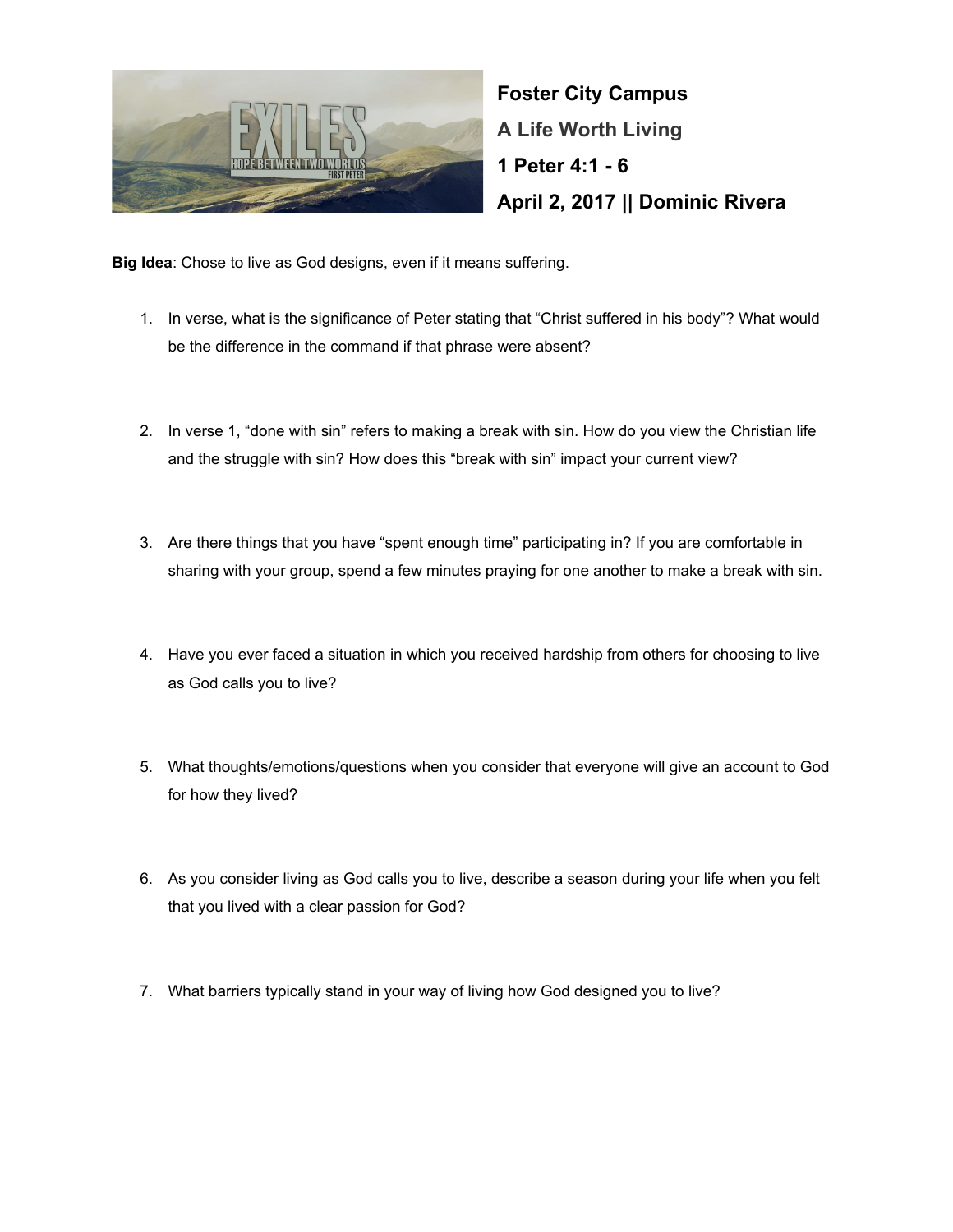

**North Campus Sermon Questions Be Willing 1 Peter 4:1 - 6 April 2, 2017 || Rob Hall**

- 1. a. Chapter 4 begins with the word, "Therefore." What is the attitude we are to arm ourselves with as we look back at Jesus' attitude toward suffering in 3:18–22?
	- b. How is this attitude different from your natural response to suffering?
- 2. Describe how suffering can make us "done with sin". (verse 1b)
	- b. What is the result? (verse 2)
	- c. How does this play out in real life?
- 3. Name two reasons non-believers abuse you.
- 4. How are you preparing for some potential serious abuse or suffering, as many Christians throughout the world are currently suffering?
- 5. In verses 5 & 6, Peter is trying to encourage Christians and warn non-Christians. How is this an encouragement to you?
- 6. a. How does living in light of God's judgment day prepare you for suffering?
	- b. Does the anticipation of God's judgment fill you with joy or with fear? Explain.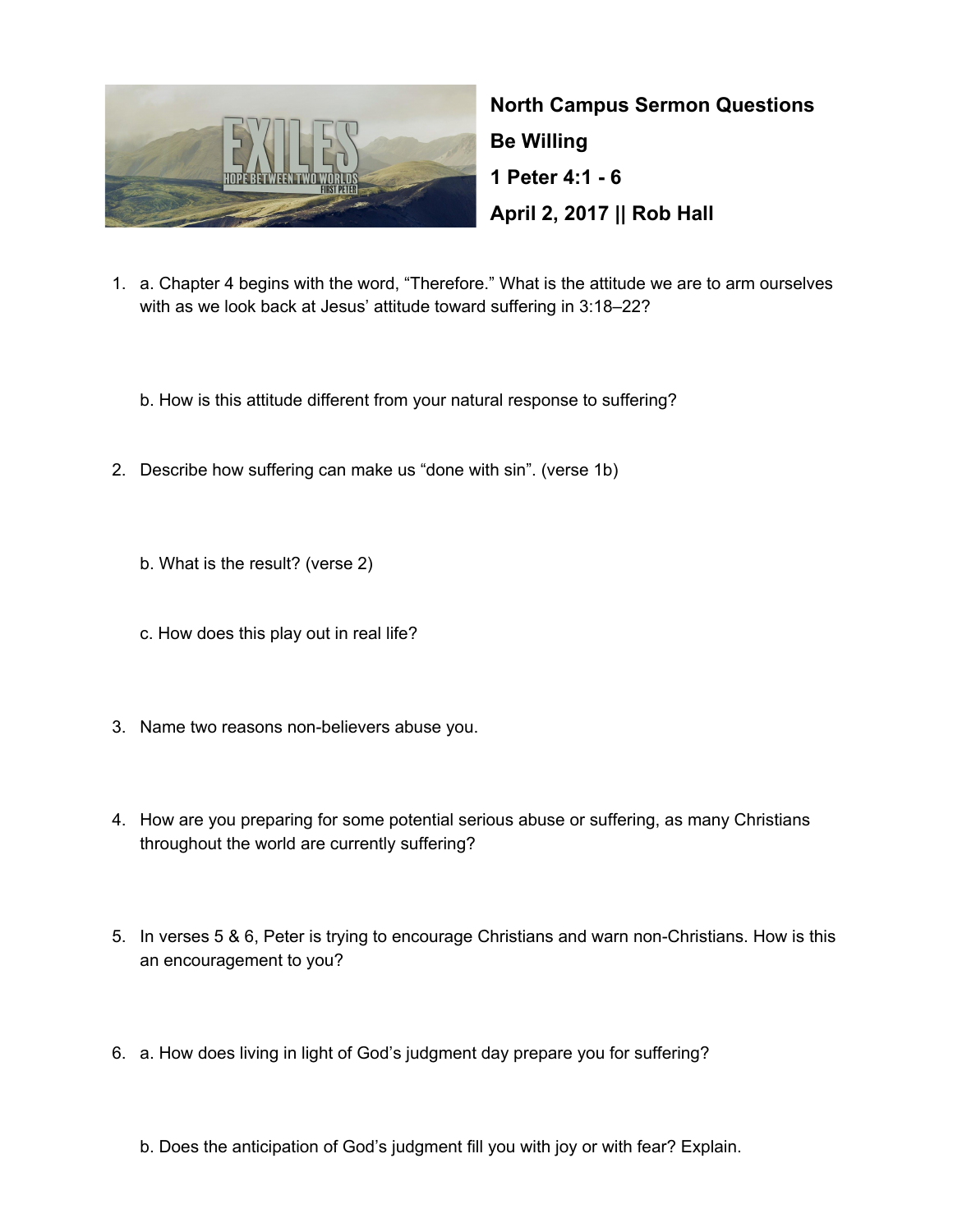

**South Campus Sermon Questions Prepare for the Long Journey 1 Peter 4:1 - 6 April 2, 2017 || Mark Mitchell**

1. Share a time when you were surprised to feel ill equipped for a difficult journey you had to make.

2. Have you personally felt increasing intolerance toward your Christian faith in your world? Explain.

3. Read  $1<sup>st</sup>$  Peter 4:1-6.

A. Was there ever a time when you were tempted to give up the high standards of our Lord and give in to the values of the world? How do we arm ourselves with the same attitude Christ had to fight that temptation?

B. Describe a time when you came to a place when you needed to choose between God's will and your own will (Suffering or sinning).

How does the thought that "Christ is worth suffering for" become a conviction we live by.

C. What do you think Peter meant when he said, *"For you have spent enough time in the past doing what pagans choose to do…"* How might others view you differently if you embrace Peter's challenge, that you've spent enough time sinning? Do you think they would view you favorably? Explain.

D. Was there a time when you felt someone in your life got away with evil and that evil caused suffering? What enables us to be able to leave that feeling in God's hands to judge?

E. How does verse 6 encourage us when we have witnessed the reality that the righteous can suffer and die as well as the unrighteous?

4. How did Mark apply this passage to these three groups represented at our church?

- A. A not yet believer –
- B. A new believer –
- C. A seasoned believer -

5. Out of these 5 encouragements offered in this passage, which one is the most encouraging to you? Why?